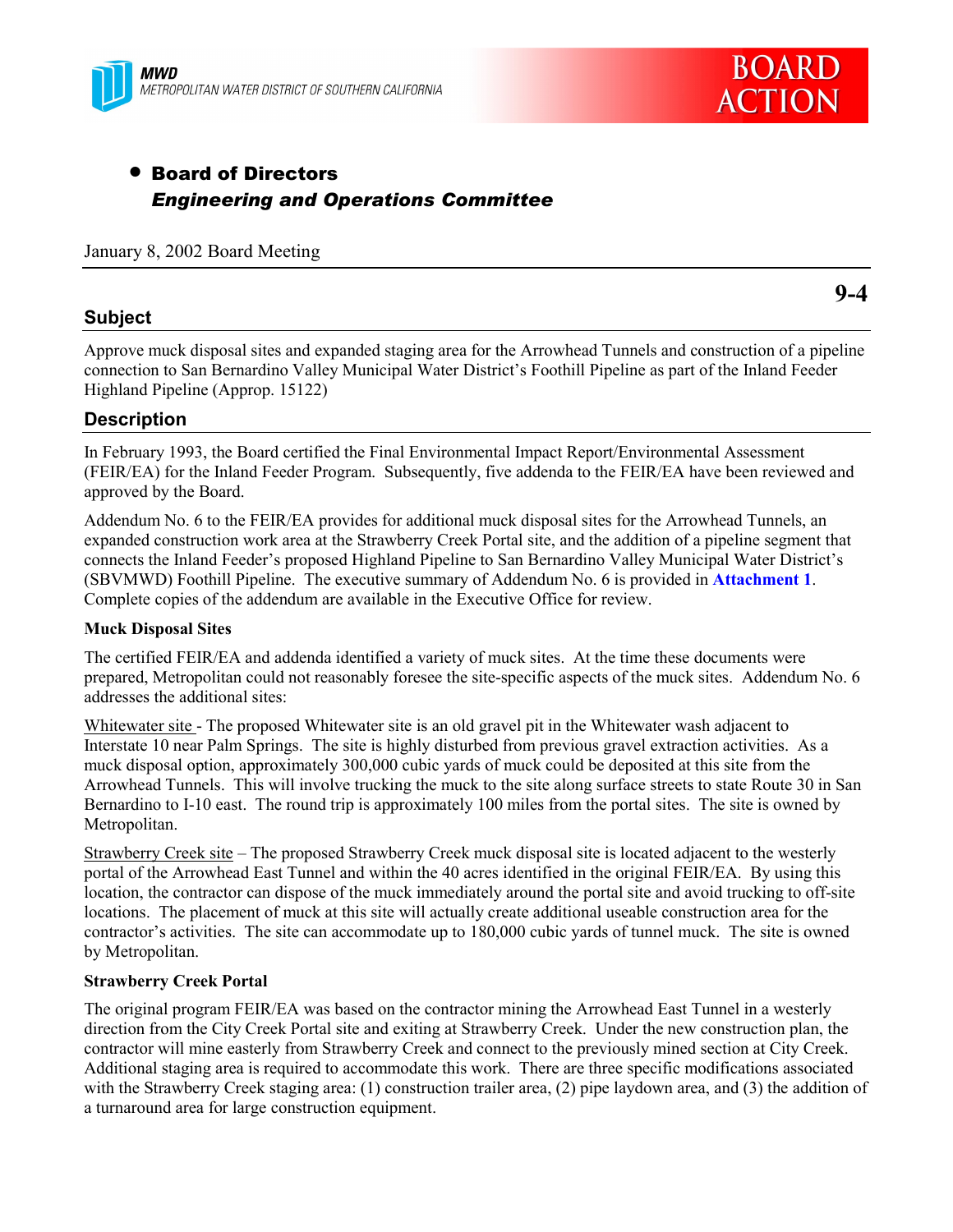### **SBVMWD Tie-in**

In June 2001, Metropolitan entered into an agreement of mutual cooperation with the SBVMWD. The agreement calls for a connection to SBVMWD's Foothill pipeline to the proposed Inland Feeder Highland pipeline which would allow Metropolitan to receive delivery of State Water Project prior to the 2007 completion of the Inland Feeder. The proposed connection includes approximately 900 feet of buried pipeline that will be installed within Metropolitan property located in the city of Highland. The construction, to be completed by late 2002, will link previously completed, or soon to be completed, pipelines and tunnels on the program to permit delivery of up to 250 cubic feet per second of State Water Project water to Diamond Valley Lake. The cost of the connection, including design and construction, is estimated at \$7.9 million. This connection was not included in the original scope of work for the Inland Feeder. It is proposed that the connection be included as part of the Highland Pipeline contract which is scheduled to be awarded in the spring of 2002. Currently, sufficient funding exists within the Remaining Budget category of the program budget to fund this work.

## **Policy**

Metropolitan Water District Administrative Code ß 5108: Capital Project Appropriation

## **California Environmental Quality Act (CEQA)**

CEQA determinations for Options #1, #2, and #3:

Metropolitan's Board of Directors certified the Inland Feeder Project (i.e., Inland Feeder Program) FEIR/EA in February 1993. The Board also approved at that time the Findings of Fact, the Mitigation Monitoring and Reporting Program, the Statement of Overriding Considerations, and the Inland Feeder Program. In December 2001, Addendum No. 6 to the FEIR/EA was prepared to document the proposed modifications to the Inland Feeder Program as detailed in this board letter.

CEQA and the state CEQA guidelines require the preparation of an addendum to a previously certified EIR if changes or additions are necessary but none of the conditions described in Section 15162 of the State CEQA Guidelines calling for the preparation of a subsequent EIR have occurred (Section 15164 of the State CEQA Guidelines). The proposed modifications to the Inland Feeder Program also do not meet any of the conditions requiring the preparation of a supplement to an EIR (State CEQA Guidelines, Section 15163). Instead, the proposed modifications require only minor changes or additions to the evaluation in the certified FEIR/EA to make it adequate under CEQA. None of the proposed modifications are anticipated to result in significant adverse impacts beyond those impacts already disclosed in the original FEIR/EA.

The CEQA determination is:

- 1. Consider the information contained in Addendum No. 6 to the certified Final EIR/EA and find that there is no substantial evidence that the proposed modifications to the Inland Feeder Program will create any new significant impacts; and
- 2. Certify Addendum No. 6.

CEQA determination for Option #4:

None required.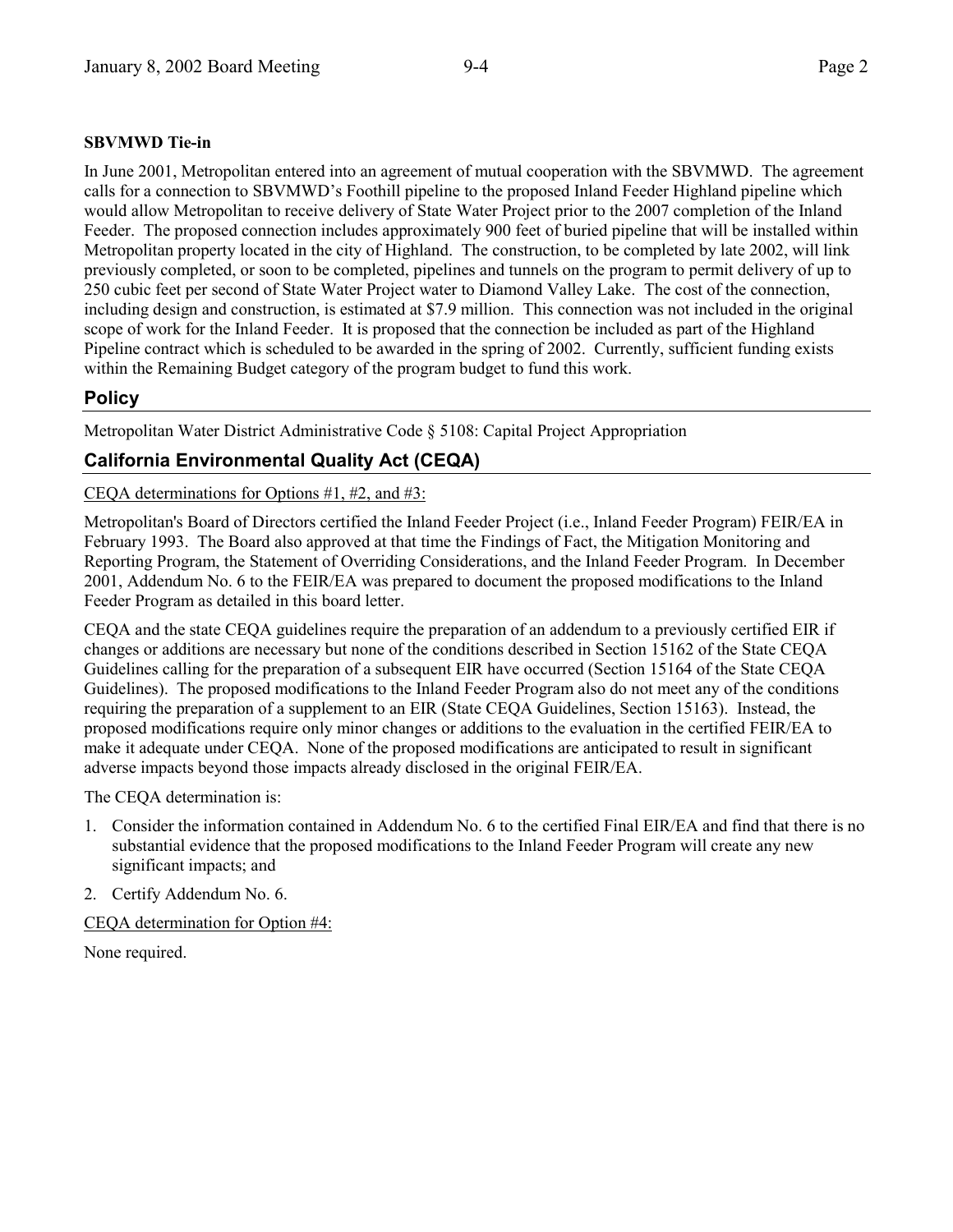# **Board Options/Fiscal Impacts**

### **Option #1**

Adopt the CEQA determination and

- a. Approve the addition of the muck disposal sites and the expanded Strawberry Creek staging area for the Arrowhead Tunnels.
- b. Approve construction of pipeline connection between SBVMWD's Foothill Pipeline and Metropolitanís proposed Highland Pipeline and utilize existing Inland Feeder Program funding to cover the cost.

**Fiscal Impact**: \$5.1 million for the SBVMWD connection to be funded using Remaining Budget category from the existing Inland Feeder appropriation

#### **Option #2**

Adopt the CEQA determination and

- a. Do not approve the addition of the muck disposal sites and the expanded Strawberry Creek staging area and require the contractor to obtain the sites and work within the existing boundaries of the staging area. This would require the contractor to procure additional property for disposal and staging and pass on the cost to Metropolitan. This would also require additional CEQA review.
- b. Approve construction of pipeline connection between SBVMWD's Foothill Pipeline and Metropolitan's proposed Highland Pipeline.

**Fiscal Impact**: Increased cost for contractor to procure additional disposal sites and staging area; and \$5.1 million for the SBVMWD connection to be funded using Remaining Budget category from the existing Inland Feeder appropriation

### **Option #3**

Adopt the CEQA determination and

- a. Approve the addition of the muck disposal sites and the expanded Strawberry Creek staging area for the Arrowhead Tunnels.
- b. Do not approve construction of the SBVMWD tie-in as part of the Highland Pipeline contract and issue a separate contract to complete this work. This option would result in a delay in deliveries from SBVMWD, increase administrative costs, and may or may not result in a lower cost for the tie-in.

**Fiscal Impact**: Increased cost

### **Option #4**

- a. Do not approve the addition of the muck disposal sites and the expanded Strawberry Creek staging area and require the contractor to obtain the sites and work within the existing boundaries of the staging area. This would require the contractor to procure additional property for disposal and staging and pass on the cost to Metropolitan. This would also require additional CEQA review.
- b. Do not approve construction of the SBVMWD tie-in as part of the Highland Pipeline contract and issue a separate contract to complete this work. This option would result in a delay in deliveries from SBVMWD, increase administrative costs, and may or may not result in a lower cost for the tie-in.

**Fiscal Impact:** Increased cost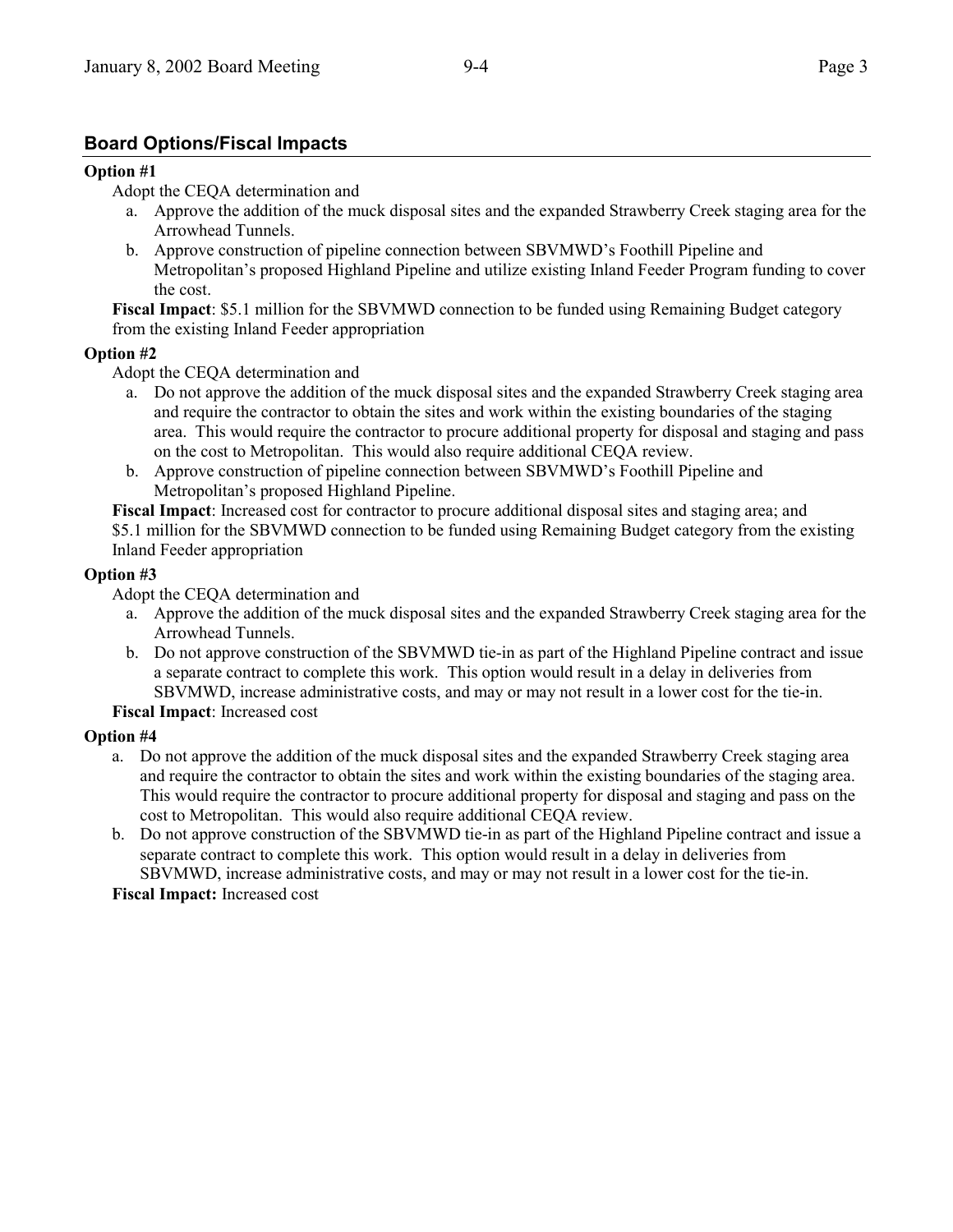# **Staff Recommendation**

Option #1

 $\not\vdash \omega$ 12/18/2001 *Roy L. Wolfe Date*

*Manager, Corporate Resources*

 $\overline{\boldsymbol{\nu}}$ 12/19/2001 <u>مىي</u> *Ronald R. Gastelum Date*

*Chief Executive Officer*

Attachment 1 - Executive Summary of Addendum No. 6 to the Inland Feeder Program FEIR/EA

BLA #1465